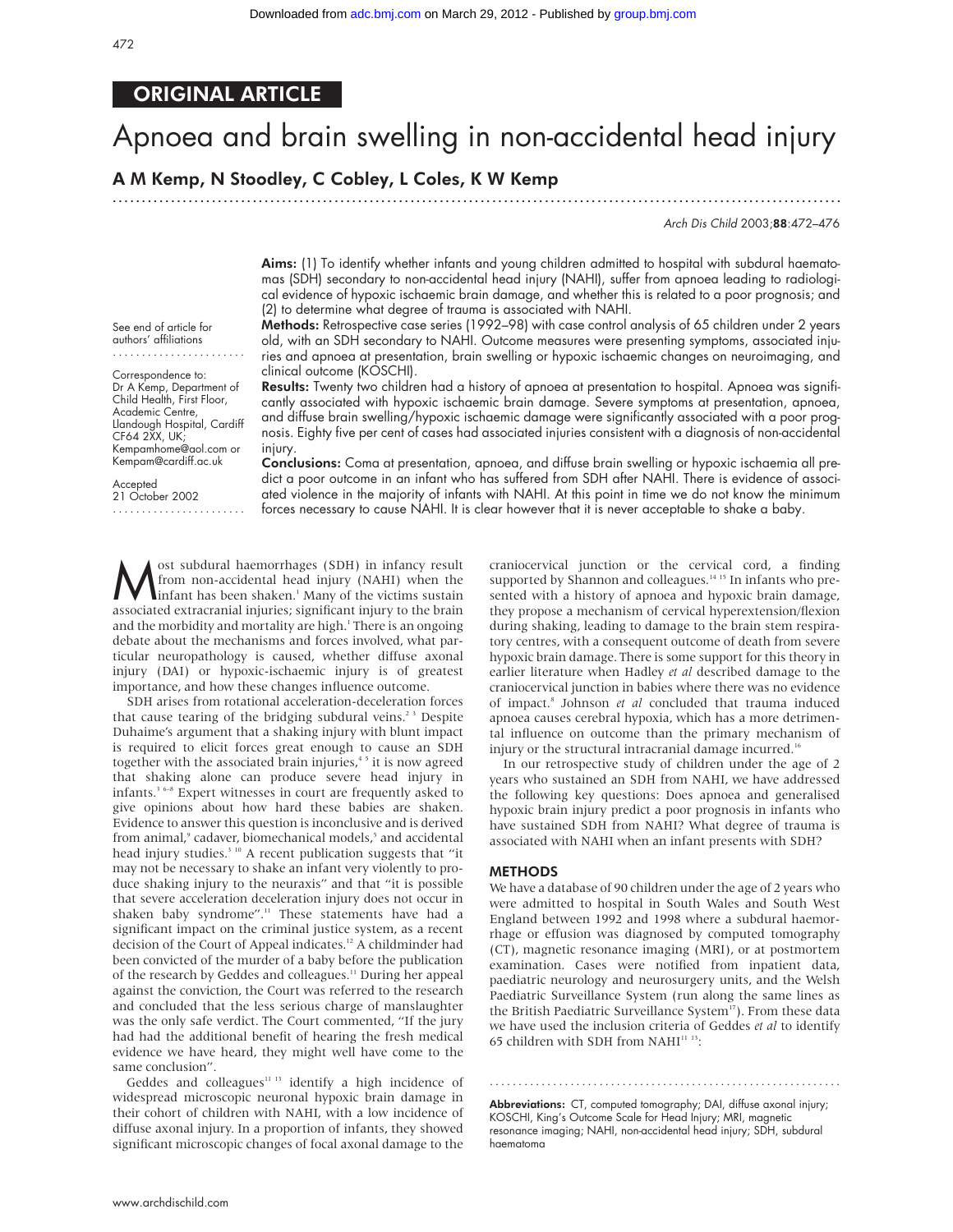Apnoea and brain swelling in non-accidental head injury 473

|                                                                                                                    | KOSCHI 1<br>Dead<br>$n = 16$ | KOSCHI 2/3<br>Severe<br>disability<br>$n = 12$ | <b>KOSCHI4</b><br>Moderate<br>disability<br>$n=6$ | <b>KOSCHI 5</b><br>Good<br>outcome<br>$n = 25$ | Total<br>$n = 59$ |
|--------------------------------------------------------------------------------------------------------------------|------------------------------|------------------------------------------------|---------------------------------------------------|------------------------------------------------|-------------------|
| Bender score: symptoms at presentation to hospital                                                                 |                              |                                                |                                                   |                                                |                   |
| 1 mild symptoms                                                                                                    |                              |                                                |                                                   |                                                |                   |
| 2 drowsy with neuro deficit                                                                                        |                              |                                                |                                                   |                                                | 28                |
| 3 stuporous                                                                                                        |                              |                                                |                                                   |                                                |                   |
| 4 comatose                                                                                                         | 10                           |                                                |                                                   | $\overline{2}$                                 | 14                |
| dead                                                                                                               |                              |                                                |                                                   |                                                | 3                 |
| Apnoea at presentation                                                                                             |                              |                                                |                                                   |                                                |                   |
| Apnoea                                                                                                             | 10                           | 5                                              |                                                   |                                                | 21                |
| No apnoea                                                                                                          |                              |                                                |                                                   | 20                                             | 38                |
| Diffuse brain swelling/hypoxic ischaemic damage on radiology (for 57 cases who had neuroimaging and outcome known) |                              |                                                |                                                   |                                                |                   |
| No radiology                                                                                                       |                              |                                                |                                                   |                                                |                   |
| Brain swelling/hypoxic ischaemic damage                                                                            |                              |                                                |                                                   |                                                | 18                |
| No radiological intracerebral damage evident or clinical apnoea                                                    |                              | 4                                              |                                                   | 14                                             | 21                |

(1) Head injury where there was a confession by the perpetrator  $(n = 19)$ .

(2) Cases where NAHI was established as a result of criminal conviction in the criminal court where there were unexplained extracranial injuries ( $n = 10$ ).

(3) Cases where there were unexplained injuries elsewhere in the body, other than head injury, but no conviction (all diagnosed at case conference except two who died)  $(n = 15)$ .

(4) Cases where the carer was convicted of injuring the child but in which there was no extra cranial injury ( $n = 0$ ).

(5) Cases where there was major discrepancy between the explanation given by the carer and significant injury, such as a skull fracture, or if the history was developmentally incompatible (NAHI diagnosed at case conference in all except one who died)  $(n = 21)$ .

Of those excluded, 16 had witnessed accidental or established medical causes and became a small comparison group. Nine did not meet the inclusion criteria.

The clinical research officer extracted clinical details from hospital notes, observation charts, and community case notes. We used the King's Outcome Scale for Head Injury (KOSCHI) to categorise outcome<sup>18</sup> (1 dead, 2 vegetative, 3 severe disability, 4 moderate disability, 5 good recovery). Child protection records, police files, and legal case records were also examined.

We analysed the first cranial CT/MRI scans and follow up neuroimaging undertaken within the first two weeks of diagnosis for evidence of intracerebral damage. The Bender grading scheme was used to classify symptoms of severity on presentation<sup>19</sup>: 1 mildly symptomatic, 2 drowsy variable neurological deficit, 3 stuporous, 4 comatose (GCS 3–5).

We identified 31 cases from the Geddes *et al* studies<sup>11 13</sup> of infants who died from NAHI and had SDH, and 28 infants and young children with shaken baby syndrome from the study of Johnson and colleagues,<sup>16</sup> and compared them to our case series.

In our analysis we used standard  $\chi^2$  with appropriate degrees of freedom, and Fisher's exact probability test for 2×2 contingency tables when sample sizes are small. The study was approved for epidemiological analysis by MREC S Wales.

#### RESULTS

Of the 65 cases, the age at head injury ranged from 19 days to 23 months (mean 5.2 months). There were 57 infants, 48 of whom were 6 months or under. Three children were dead on arrival at hospital, 15 were comatose, eight were stuporous with fluctuating levels of consciousness, 32 were moderately drowsy with fits or neurological deficit, and seven had mild symptoms or general malaise.

Table 1 details the Bender score for presenting symptoms with respect to the KOSCHI outcome score for the 59 children where the outcome is known. There is a significant correlation between the severity of symptoms at presentation to hospital and poor outcome ( $\chi^2 = 29.07$  on 9 df, p < 0.001) (calculations exclude the three children who were dead on arrival).

Macroscopic findings of extensive bleeding around and damage to the cervical spinal cord or brain stem were evident on four of the 14 postmortem examinations. No micropathology findings were available.

Twenty two (34%) children had documented apnoea (table 1), nine had a history of apnoea before admission (one was dead on arrival and three had impaired levels of consciousness), and 13 were recorded as apnoeic at admission (five had documented respiratory arrest). Fourteen of these children required ventilation. Apnoea at presentation was strongly associated with death or severe disability ( $\chi^2$  = 13.3 on 3 df,  $p < 0.005$ ).

Overall 85% of children had further injuries. These were characteristically multiple. Thirty one children had more than 83 fractures between them (10 had a single fracture, 21 had fractures at multiple sites); 16 children had rib, nine skull, eight long bone, and eight metaphyseal fractures. Eight infants were reported as having recent fractures (four had concurrent old fractures). In 14 the fractures were old (in four reports there was no comment about the timing of the fractures; five cases only had skull fractures that cannot be aged). Forty children were recorded to have bruises; in 28 these were multiple (average four bruises per child, one child had 21 recorded). Two children had adult bites and three burns.

Forming 2×2 contingency tables, the data of table 2 showed that there was no significant difference between the degree of associated injury in children with apnoea and those without. Although the sample size is small, the data indicate a significantly higher number of children with skull fractures in children who presented with apnoea.

SDH was diagnosed on an initial CT scan in 61 cases, on MRI in two, and at postmortem examination only in two cases; 28 children had follow up MRI scans (18 in week 1, seven in week 2, three long term follow up). In 53 cases the investigations were undertaken or reported by a neuroradiologist with a specific interest in paediatric neuroimaging in the tertiary centre. Of the 28 children who were ventilated all scans were undertaken on the day of admission. Table 2 details the intracerebral damage evident on neuroimaging. Of 21 apnoeic children, 10 had cerebral swelling or hypoxic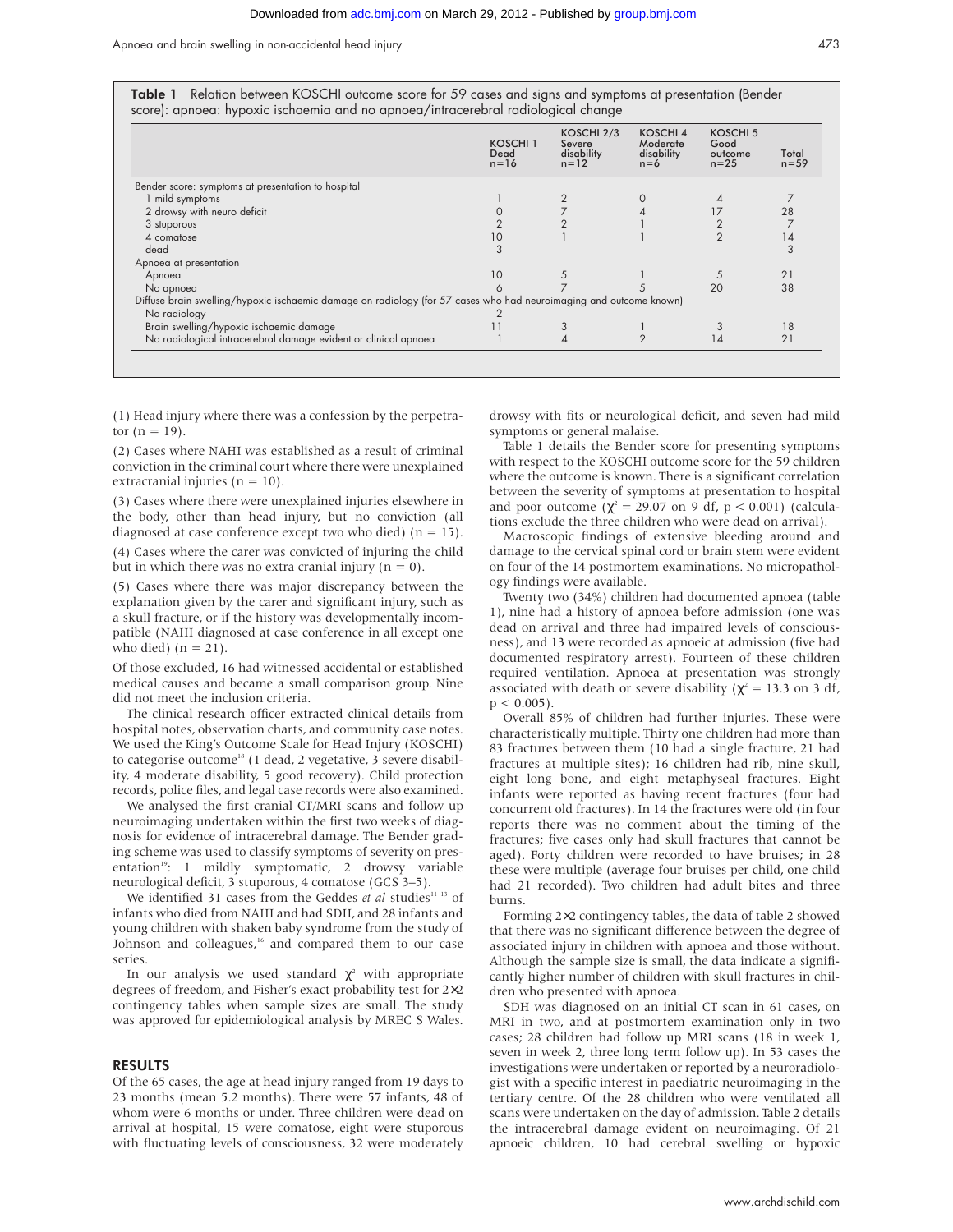**Table 2** Associated injuries and intracerebral neur radiology findings in the group of children with apnoea and those without apnoea

| Associated injuries                                                    | Apnoea<br>$n=22$   | No apnoea<br>$n = 43$ | All<br>$n = 65$ | p value |
|------------------------------------------------------------------------|--------------------|-----------------------|-----------------|---------|
| Extracranial injury                                                    | 19                 | 35                    | 54              | 0.421   |
| <b>Bone fractures</b>                                                  | 10                 | 17                    | 27              | 0.583   |
| Evidence of impact injury to head (skull<br>fracture/bruising to head) | 11                 | 18                    | 29              | 0.364   |
| Skull fracture                                                         | 6                  | 3                     | 9               | 0.034   |
| Neuroradiological findings<br>$(n=63)$                                 | Apnoea<br>$n = 21$ | No apnoea<br>$n = 42$ |                 |         |
| Cerebral swelling                                                      | 9                  |                       | 16              |         |
| Hypoxic/ischaemic change                                               |                    |                       | 2               |         |
| Infarction                                                             |                    | 2                     | 3               |         |
| Contusion                                                              |                    | $\overline{2}$        |                 |         |
| Diffuse axonal injury                                                  |                    | 0                     |                 |         |
| Intraparenchymal haematoma                                             |                    | 3                     |                 |         |
| White matter change                                                    |                    | $\overline{2}$        |                 |         |
| Mixed picture                                                          | 3                  | 3                     | 6               |         |
| Cerebral atrophy                                                       | 0                  | 3                     | 3               |         |
| Total cases with intracerebral damage                                  | 13                 | 18                    | 31              |         |
| No intracerebral damage                                                | 8                  | 24                    | 32              |         |

|               | Inclusion criteria                                       | Case<br>series | Apnoea   | Skeletal<br>fractures | Skull<br>fracture | <b>Extracranial injury</b>                         | Hypoxic ischaemia                              |
|---------------|----------------------------------------------------------|----------------|----------|-----------------------|-------------------|----------------------------------------------------|------------------------------------------------|
| Geddes et al  | Fatal NAHI in infants: SDH cases extracted 31            |                | 24 (77%) | 16 (52%)              | 12 (39%)          | 17(55%)<br>22 (71%) if skull<br>fractures included | 27 (87%) (pathology<br>diagnosed)              |
| Kemp          | Fatal NAHI: SDH children under 2 years                   | 16             | 10(63%)  | 9(56%)                | 3(19%)            | 16 (100%)                                          | 11 (85%) of 13 who<br>had CT/MRI               |
| Johnson et al | Shaken baby syndrome: infants and very<br>young children | 28             | 16(57%)  | 18 (64%)              | 8(29%)            |                                                    | 20 (72%) (radiology<br>diffuse brain swelling) |

ischaemia on the initial scan compared with eight of 42 without apnoea. Fisher's test indicated a significant difference between the two groups with  $p = 0.02$ .

Table 1 shows a highly significant association between diffuse brain swelling/hypoxic ischaemic damage seen on neuroimaging and poor clinical outcome ( $χ² = 19.56$  on 3 df, p < 0.0003). In a group of 21 cases who had no reported apnoea or intracerebral damage of any kind, only one child died (massive SDH with disseminated intravascular coagulation). There was a significant correlation with a good outcome  $(\chi^2 = 9.34 \text{ on } 3 \text{ df}, p = 0.025).$ 

Of the 16 cases that sustained SDH or effusion from a recognised medical or witnessed accident, only one had apnoea at presentation. Two of the children with severe trauma had diffuse brain swelling. This group had an older age profile range, 85 days to 21 months (mean 8 months). Three children died (two road accident victims, one major trauma). Four had a KOSCHI score of 3, six had a KOSCHI score of 4, and three had a KOSCHI score of 5). The poor outcome was likely to be related to the underlying medical condition in nine cases (meningitis, haemorrhagic disease of the newborn, postneurosurgery, complex perinatal problems relate to prematurity).

We compared our data with that of other studies (table 3). Although inclusion criteria and definitions vary between studies, the associations between apnoea, other associated injuries, and hypoxic ischaemia are remarkably similar.

#### **DISCUSSION**

We have confirmed that SDH from NAHI is particularly prevalent in very young babies who present to hospital with a wide range of symptoms. A significant proportion of these children had apnoeic episodes during the acute phase of their illness. Apnoea is associated with radiological evidence of generalised brain swelling, an early indicator of hypoxic brain damage.<sup>20 21</sup> Coma at presentation, apnoea, and diffuse brain swelling/ hypoxic ischaemic damage are associated with a poor prognosis.

We did not see a high incidence of radiological DAI (white matter shearing injury). We acknowledge that we may underestimate DAI on CT scan. It can be more confidently excluded on MRI,<sup>22 23</sup> but is ultimately a neuropathological diagnosis. Previous neuropathology literature reported DAI in NAHI in  $infants<sup>24-26</sup>$ ; this lead to the theory that shaking impact forces frequently cause shearing injury within the brain with consequent poor long term outcome. In the light of current knowledge and more up to date histopathological techniques, Geddes and colleagues<sup>11 13</sup> dispute the validity and proposed pathogenesis of these findings. Recent studies argue that DAI is less commonly seen than previously thought.11 13 16 27 Our radiological findings support the conclusions of Geddes *et al* and Johnson and colleagues<sup>16</sup> who advocate that hypoxicischaemic injury is of greater importance in terms of both symptoms and signs at presentation and of long term outcome. Diffuse brain swelling, evident on neuroimaging, is known to be associated with a high mortality rate in children with severe head injury, $2128$  more specifically in NAHI.<sup>29</sup>

Our findings are based on observations recorded in notes and radiological reports drawn from many centres. Our case series includes survivors of NAHI. Nevertheless comparison with a similar case series of Johnson and colleagues<sup>16</sup> and Geddes and colleagues' subgroup of fatal cases<sup>11</sup> are remarkably consistent. Our findings of four children who died and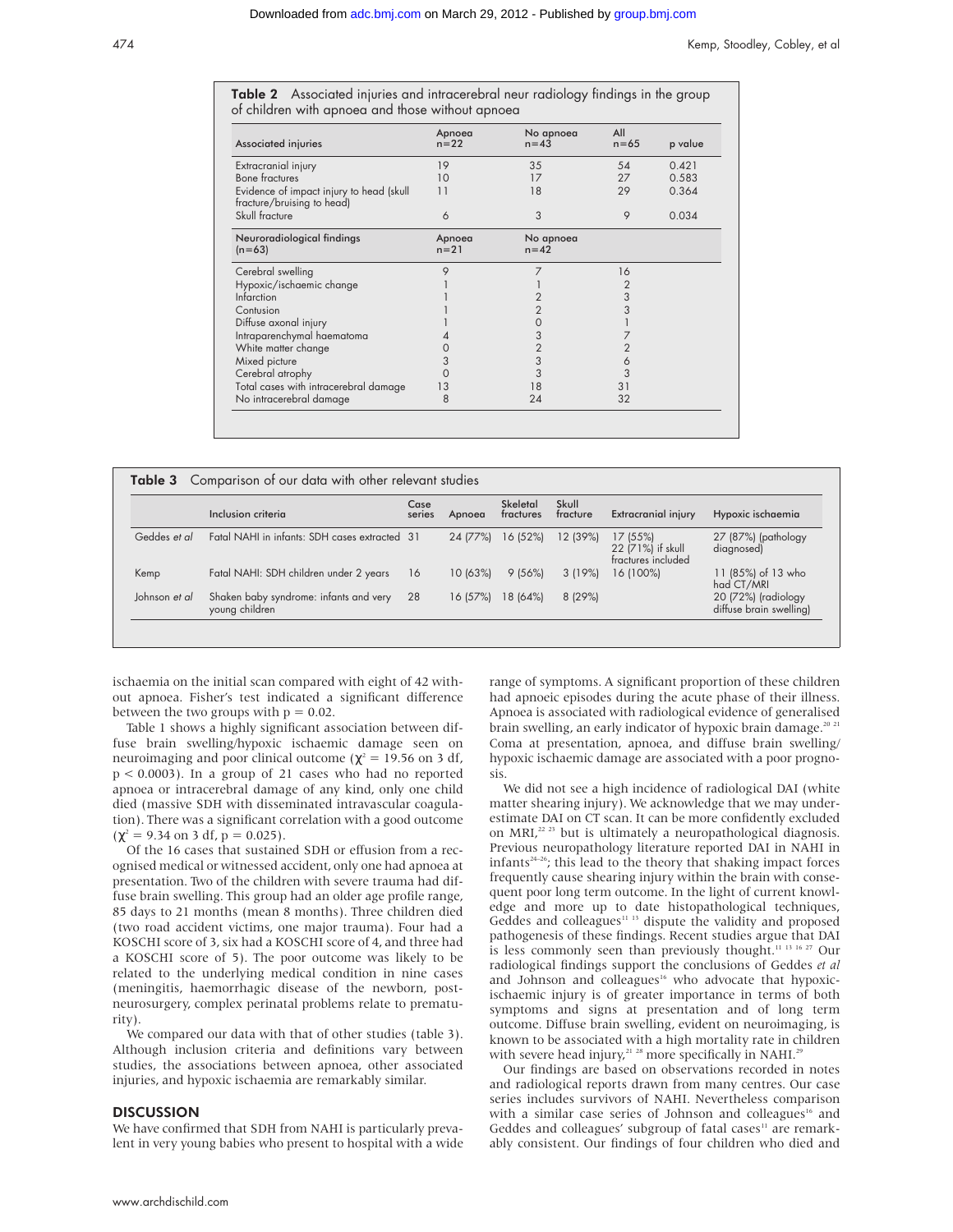had evidence of macroscopic damage to the cervical spinal cord lend some support to the suggestion that hyperextension/ flexion injury to the craniocervical junction may contribute to apnoea and secondary hypoxic ischaemia and diffuse brain swelling. In light of the growing number of reports<sup>8 30</sup> of cervical cord damage in these cases, we would recommend that neuroimaging is extended to include the spinal column.

Most infants and young children with NAHI have associated, serious injuries that would in themselves be sufficient to make a clinical diagnosis of physical child abuse. There is evidence that these infants have been subject to a considerable degree of violence at or around the time of NAHI. In the absence of a high incidence of DAI, Geddes *et al* conclude that "it may not be necessary to shake an infant very violently to produce stretch injury to its neuraxis" and that "it is possible that the severe acceleration-deceleration injury does not occur in shaken baby syndrome". These are biomechanical hypotheses proposed by the authors, who, themselves identify 71% of infants with SDH who have significant extracranial injury or skull fracture<sup>11</sup> and 85% of children with impact head injury at postmortem examination.<sup>13</sup> This is indicative of a significant level of force in the majority of their case series. We are concerned that these statements have been widely interpreted in the media and used by defence lawyers $12$  to suggest that minimal shaking forces alone may cause "shaken baby syndrome", when there is no evidence currently to support this.

The majority of SDH seen in NAHI are very shallow and often do not exert significant mass effect on the underlying brain. This may be why the true significance of these collections is sometimes not appreciated when the initial neuroimaging investigations are performed. The SDH itself is often the diagnostic marker of a mechanism of injury and a collection of symptoms and signs that are typically seen in "shaken baby syndrome". The SDH is rarely the prime cause of the presenting symptoms or responsible for the severe clinical outcome which are more likely to be related to the degree of associated hypoxic-ischaemic damage to the brain.

The factors associated with shaking are multiple and the forces elicited will vary according to the mechanism of injury, be it shaking or shaking impact, the strength and intent of the perpetrator, the size and muscle tone of the baby, and where the baby is held. Small babies have relatively poorly developed respiratory centres and are susceptible to apnoeic episodes. Damage to the cervical cord or brain stem,<sup>11</sup> squeezing of the chest, and concussion,<sup>31</sup> will all impair respiration. Extreme shaking forces may well cause shearing and axonal injury within the brain.<sup>4</sup> Associated impact injury will contribute to focal brain haemorrhage, contusion, and skull fractures. Together with secondary cerebral hypoperfusion, $32$  hypoxic ischaemia, and refractory seizures the brain will sustain a combination of diffuse and focal damage.<sup>33</sup>

Decisions on forces and mechanisms of injury in this field are clearly complex. The current evidence base is insufficient to make any accurate comment about the degree of force that would be necessary to cause intracranial damage. It is important that multiagency collaborative research to pool biomechanical, clinical, neuropathology, radiology, and sociolegal findings continues to build up this resource*.* This issue has recently been highlighted by the President of the Family Division, Dame Elizabeth Butler-Sloss, who has called for "further research on the mechanism of subdural haematomas and the degree of force required to cause them in young children and babies, emphasising that this would be 'highly desirable' and very helpful for the medical profession faced with the results of injury in hospital, for the child protection teams and the judges and magistrates who try such cases".<sup>34</sup>

Although here is evidence of significant associated violence in the majority of infants who suffer from NAHI, at this point in time we cannot quantify the minimum forces required to cause brain damage when a baby is shaken. However, this

#### ACKNOWLEDGEMENTS

Funding: Nuffield Foundation, Patrick Bertould Trust, The Children's Trust Fund. All authors are members of a collaborative team who have contributed significantly to the data collection concept, design and analysis, interpretation, and writing of this paper. Dr A Kemp is the lead researcher, and writer of the work. Prof. K Kemp undertook the statistical analysis, Dr Stoodley the radiological component, and C Cobley the legal component. Dr L Coles, project manager, undertook data collection, analysis, critical revision, and review of the article.

#### .....................

Authors' affiliations

A M Kemp, L Coles, K W Kemp, Department of Child Health, University of Wales College of Medicine, Cardiff

N Stoodley, Department of Radiology, University of Wales College of Medicine, Cardiff

C Cobley, Cardiff Law School, University College Cardiff

#### **REFERENCES**

- 1 Jayawant S, Rawlinson A, Gibbon F, et al. Subdural haemorrhages in infants: population based study. BMJ 1998;317:1558-61.
- 2 Guthkelch AN. Infantile subdural haematoma and its relationship to whiplash injuries. BMJ 1971;2:430–1.
- 3 Wilkins B, Sunderland R. Head Injury abuse or accident. Arch Dis Child 1997;76:393–7.
- 4 Duhaime AC, Gennarelli TA, Thibault LE, et al. The shaken baby syndrome: a clinical, pathological and biochemical study. J Neurosurg 1987;66:409–15.
- 5 Duhaime AC, Alario AJ, Lewander WJ, et al. Head injury in very young children, mechanisms, injury types, and ophthalmologic findings in 100 hospitalised patients younger than two years of age. Paediatrics 1992;20:179–85.
- 6 Caffey J. The whiplash shaken infant syndrome: manual shaking by the extremities with whiplash-induced intracranial and intraocular bleedings, linked with residual permanent brain damage and mental retardation Pediatrics 1974;54:396–402.
- 7 Barlow KM, Gibson RJ, McPhillips M. Magnetic resonance imaging in
- acute non-accidental head injury. *Acta Paediatr* 1999;**88**:734–40.<br>8 Hadley MN, Sonntag VKH, Rekate HL, *et al*. The infant whiplash-shake infant syndrome: a clinical and pathological study. Neurosurgery  $1989.24.536 - 40$
- 9 Ommaya AK, Yarnell P. Subdural haematoma after whiplash injury. Lancet 1969;2:237–9.
- 10 Plunkett J. Fatal pediatric head injuries caused by short distance falls. Am J Forensic Med Pathol 2001;22:1-12.
- 11 Geddes JF, Vowles GH, Hackshaw AK, et al. Neuropathology of inflicted head injury in children. 11. Microscopic brain injury in infants.<br>*Brain* 2001;**124**:1299–306.
- 12 R v Stacy, (2001) 64 BMLR 115.
- 13 Geddes JF, Hackshaw AK, Vowles GH, et al. Neuropathology of inflicted head injury in children. 1. Patterns of brain injury. Brain 2001;124:1290–8.
- 14 Shannon P, Becker L. Mechanisms of brain injury in infantile child abuse. Lancet 2001;358:686–7.
- 15 Shannon P, Smith CR, Deck J, et al. Axonal injury and the neuropathology of shaken baby syndrome. *Acta Neuropathol*<br>1998;**95**:625–31.
- 16 Johnson DL, Boal D, Baule R. Role of apnea in nonaccidental head injury. Pediatr Neurosurg 1995;23:305–10.
- 17 British Paediatric Surveillance Unit. Annual Report 2000/01. Lynn R, Nicoll A, et al, eds. London: RCPCH, 2001.
- 
- 18 Crouchman M, Rossiter L, Colaco T, et al. A practical outcome scale for<br>paedictric head injury. Arch Dis Child 2001;84:120–4.<br>19 Bender MB, Christoff N. Neurosurgical treatment of subdural hematoma.<br>Arch Neurol 1974;31:
- 20 Eisenberg HM, Gary HE, Aldrich EF, et al. Initial CT findings in 753 patients with severe head injury. A report from the NIH Traumatic Coma Data Bank. J Neurosurg 1990;73:688-98.
- 21 Aldrich EF, Eisenberg HM, Saydjari C, et al. Diffuse brain swelling in severely head injured children. J Neurosurg 1992;76:450–4.
- 22 Sato Y, Yuh WTC, Smith WL, et al. Head injury in child abuse: evaluation with MR imaging. Radiology 1989;173:653–7.
- 23 Anon. Diagnostic imaging of child abuse. Paediatrics 2000;105:1345–8.
- 24 Calder IM, Hill I, Scholtz CL. Primary brain trauma in non-accidental injury. J Clin Pathol 1984;37:1095–100.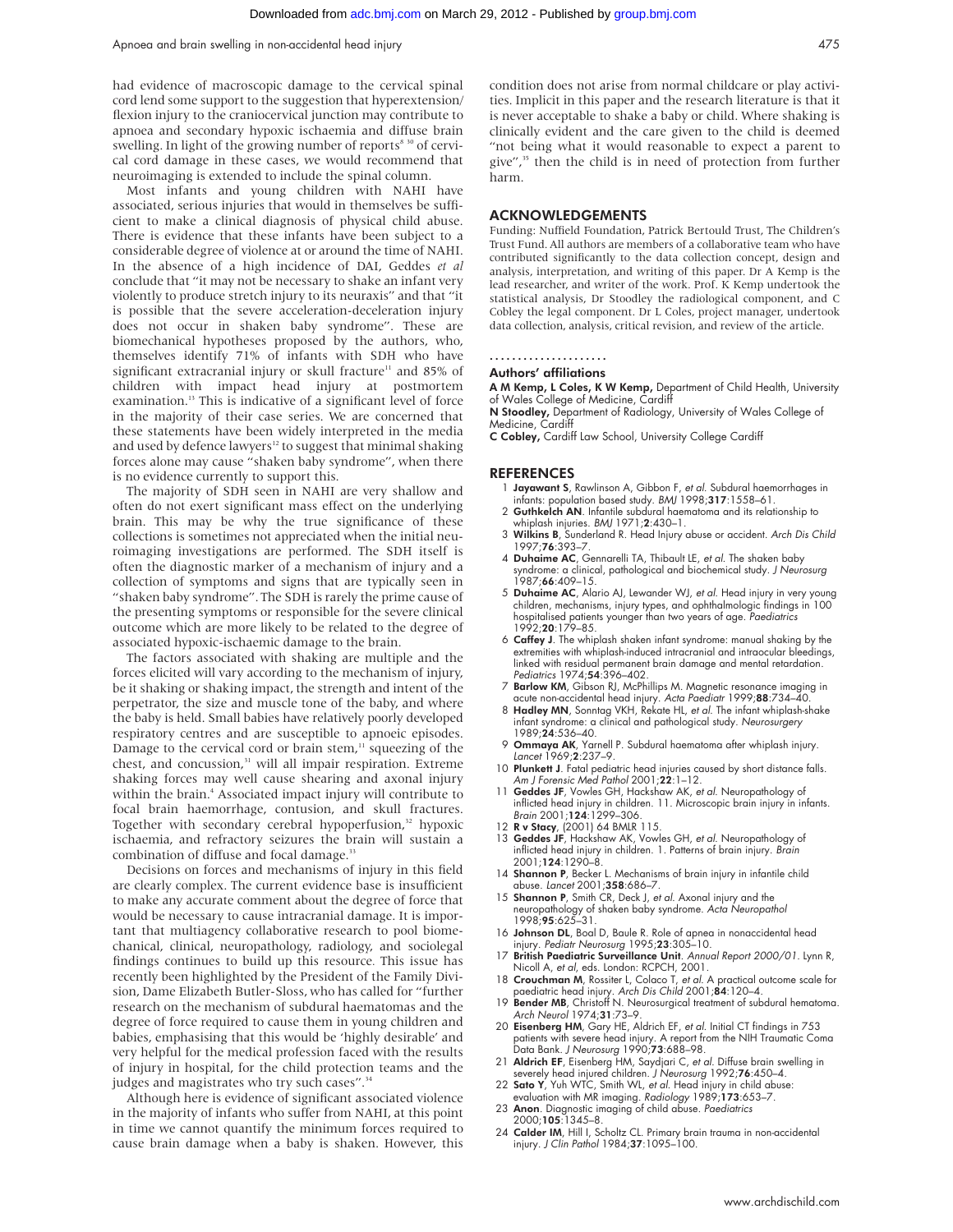- 25 Vowles GH, Scholtz CL, Cameron JM. Diffuse axonal injury in early infancy. J Clin Pathol 1987;40:185–9.
- 26 Gleckman AM, Bell MD, Evans RJ, et al. Diffuse axonal injury in infants with non accidental craniocerebral trauma; enhanced detection by beta amyloid precursor protein immunohistochemical staining. Arch Pathol Lab  $M<sub>eq</sub>$ d 1999 $\cdot$ **123** $\cdot$ 146–51
- 27 Ewing-Cobbs L, Prasad M, Kramer L. Acute neuroradiological findings in young children with inflicted or non inflicted traumatic brain injury.<br>*Childs Nerv Syst* 2000;**16**:25–34.
- 28 Bruce DA, Alavi A, Bilaniuk L, et al. Diffuse cerebral swelling following head injuries in children: the syndrome of "malignant brain edema". J Neurosurg 1981;154:170–8.
- 29 Duhaime AC, Christian C, Moss E. Long term outcome in infants with shaking-impact syndrome. Pediatr Neurosurg 1996;24:292–8.
- 30 Gleckman AM, Kessler SC, Smith TW. Periadventitial extracranial vertebral artery hemorrhage in a case of shaken baby syndrome. J Forensic Sci 2000;45:1151–3.
- 31 Atkinson JLD, Anderson RE, Murray MJ. The early critical phase of head injury. Importance of apnea and dysfunctional respiration. J Trauma 1998;45:941–7.
- 32 Barlow KM, Minns R The relation between intracranial pressure and outcome in non-accidental head injury. Dev Med Child Neurol 1999;41:220–5.
- 33 Barnes PD, Robson CD. CT findings in hyperacute nonaccidental brain injury. Paediatr Radiol 2000;30:74-81.
- 34 Re A and D, Non-accidental injury: subdural haematomas. [2002] 1 FLR 337.
- 35 Children Act 1989, Section 31(2) (b) (1).



Ideas are changing in the field of non-accidental injury (NAI). The biomechanical evidence that shaking can produce subdural and retinal haemorrhage (SDH, RH) has recently been shown to be dubious, $12$  and the assumption that fatally abused infants suffer severe traumatic brain damage has been disputed.3 4 Low level accidental falls in childhood *may* occasionally cause death, producing SDH and RH.<sup>5</sup> This paper by Dr Kemp and her colleagues provides further food for thought. Having shown that hypoxic brain damage appears to be the significant feature of fatal cases, rather than diffuse axonal injury, the authors tackle the vexed question of how much force is needed to inflict a head injury on an infant. Even though there were serious associated injuries in 85% of their cases, they conclude honestly that "the current evidence base is insufficient to make any accurate comment about the ... force ... necessary to cause intracranial damage". Nevetheless, it is almost universally accepted that violence is a prerequisite of "shaken baby syndrome", partly because of the frequent finding of skull fractures or other injuries, and partly because of a widespread conviction that shaking subjects an infant brain to severe traumatic ("shearing") forces.

A recent study showed that traumatic brain damage is in fact rare in NAI, and produced evidence for a mechanism of injury (stretch to the neuraxis) that does not intrinsically require much force<sup>3</sup>—in apparent contradiction with the fact that, according to current dogma, only severe brain movement will cause SDH. Such a striking discrepancy must be addressed. Is trauma the cause of the bleeding? There is no way of proving that the typical infantile subdural, so different from the unilateral mass lesion seen in older children and adults, is the result of tearing of bridging veins during injury.

Or, for that matter, of proving that the retinal bleeding is traumatic. Should we perhaps not focus on a neck injury causing reflex apnoea, with SDH and RH resulting directly from leakage from hypoxic vessels, in the setting of raised central venous pressure due to brain swelling? Haemorrhage is known to occur in many organs, including both brain and retina, as a result of asphyxial blood vessel damage and/or severe venous congestion, particularly in the fetus and infant.<sup>6</sup> There is some evidence to support just such an aetiology for SDH and RH in NAI, which would provide a physiological explanation for all the events and findings of fatal cases,<sup>6</sup> whether or not force had been used.

There is no doubt, as Dr Kemp and many others have shown, that most abused children have had violence inflicted on them. Nevertheless, it is important to think carefully about the actual mechanism that causes these babies to die, because in a number of fatal cases the neuropathology, even in the brain stem, is trivial; what has led to death is the *response* of the child's brain to the insult—that is, the brain swelling. From adult trauma work we now know that such a response is genetically determined, and that genotype may profoundly influence the clinical course after head injury.<sup>7</sup>

So, if there is even a possibility that the bleeding in these infants is a secondary event, and not caused directly by trauma, it must make us worry about those who have no objective evidence of injury in the form of bruising, skull fractures, or extracranial injuries, who present apnoeic and are found to have hypoxic brain swelling, with intracranial bleeding. Is it possible that some of them may have had neither a head injury nor a neck injury? Is it possible that (say) gastrooesophageal reflux could have triggered an apnoeic attack that produced hypoxic brain swelling and intracranial bleeding? Could the explanation offered by the carer in fact be true?

How can we be sure? The only honest answer is that in this particular group of children, we can't. It is for such cases, those in which there are no grounds apart from medical opinion for allegations of abuse, that we need to keep trying to elucidate the actual mechanisms of injury, to ensure that any allegations we may make are supported by scientifically robust data.

#### J F Geddes

Department of Histopathology and Morbid Anatomy, Royal London Hospital, Whitechapel, London E1 1BB, UK; j.f.geddes@qmul.ac.uk

#### **REFERENCES**

- 1 Uscinski R. Shaken baby syndrome: fundamental questions. Br J Neurosurg 2002;16:217–19.
- 2 Ommaya AK, Goldsmith W, Thibault L. Biomechanics and neuropathology of adult and paediatric head injury. Br J Neurosurg 2002;16:220–42.
- 3 Geddes JF, Vowles GH, Hackshaw AK, et al. Neuropathology of inflicted head injury in children. II. Microscopic brain injury in infants.<br>*Brain* 2001;**124**:1299–306.
- 4 Stoodley N. Non-accidental head injury in children: gathering the evidence. Lancet 2002;360:271–2.
- 5 Plunkett J. Fatal pediatric head injuries caused by short-distance falls. Am J Forensic Med Pathol 2001;22:1-12.
- 6 Geddes JF, Tasker RC, Hackshaw AK, et al. Dural haemorrhage in non-traumatic infant deaths: does it explain the bleeding in "shaken baby<br>syndrome"? Neuropathol Appl Neurobiol 2003;**29**:14–22.<br>**7 Graham DI**, McIntosh TK, Maxwell WL, et al. Recent advances in<br>**neurotrauma.** J Neuropatho
-